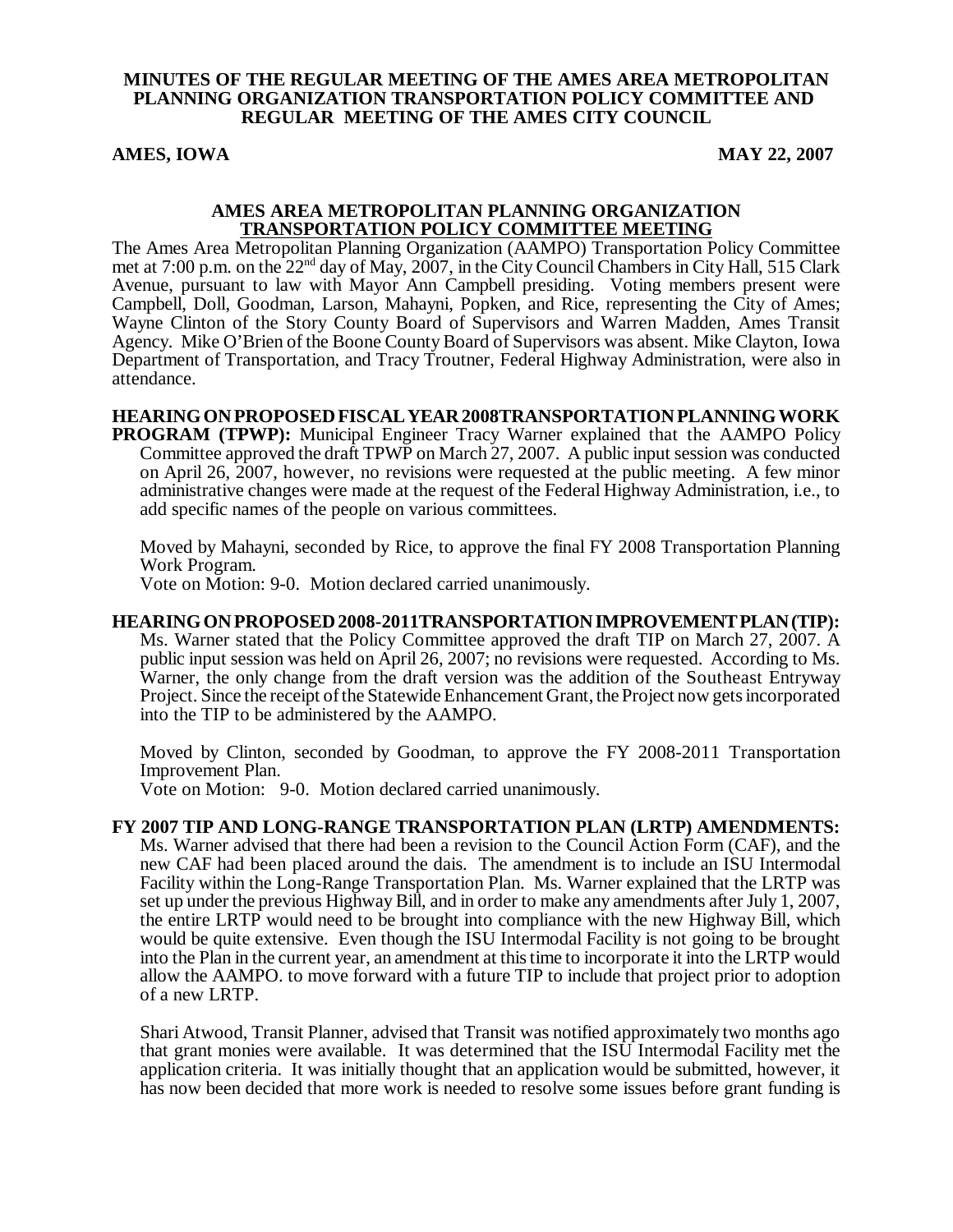requested. The possibility exists that the project might occur in the next year, however, and in order for that to happen, it needs to be incorporated into the LRTP. Transit Agency Representative Madden said that there is a desire for this project to happen; however, more work on potential sites needs to be done and issues of parking structures and meeting the federal requirements need to be resolved. They are not in a position to apply at this particular time, but the LRTP needs to include such a project to enable the AAMPO to apply for grant funding in the future.

Moved by Goodman, seconded by Mahayni, to approve an amendment to the LRTP to include the ISU Intermodal Facility.

Vote on Motion: 9-0. Motion declared carried unanimously.

**ADJOURNMENT:** Moved by Doll, seconded by Goodman, to adjourn the meeting at 7:08 p.m.

## **REGULAR MEETING OF THE AMES CITY COUNCIL**

The regular meeting of the Ames City Council was called to order by Mayor Ann Campbell at 7:12 p.m. on May 22, 2007, in the City Council Chambers in City Hall, 515 Clark Avenue. Present from the Ames City Council were Doll, Goodman, Larson, Mahayni, Popken, and Rice. *Ex officio* Member Luttrell was also present.

Mayor Campbell announced that Agenda Item No. 18, which pertained to the request for an extension of Preliminary Plat approval for Dayton Park Subdivision, 5<sup>th</sup> Addition, had been pulled by staff because the Final Plat had been timely filed.

- **PROCLAMATION FOR PUBLIC WORKS WEEK:** Mayor Campbell proclaimed May 20 26, 2007, as Public Works Week. Accepting the Proclamation were Municipal Engineer Tracy Warner, Traffic Engineer Damion Pregitzer, and Civil Engineer Corey Mellies.
- **CONSENT AGENDA:** Council Member Goodman requested that Item No. 3 pertaining to the approval of minutes of City Council meetings held May 5, 8, and 15, 2007, be pulled for separate discussion.

Moved by Doll, seconded by Larson, to approve the following items on the Consent Agenda: 1. Motion approving payment of claims

- 2. Motion approving renewal of the following beer permits and liquor licenses:
	- a. Class B Beer Pizza Hut #4303, 436 S. Duff Avenue
	- b. Class C Liquor Dangerous Curves 2, 122 Welch Avenue, Lower level
	- c. Class C Liquor Indigo Joe's, 114 S. Duff Avenue
	- d. Class C Liquor Old Chicago, 1610 S. Kellogg Avenue
	- e. Class B Liquor & Outdoor Service Privilege Hotel at Gateway Center, 2100 Green Hills Drive
- 3. Motion directing the City Attorney to draft an ordinance to prohibit parking along Apple Place
- 4. RESOLUTION NO. 07-230 approving Bid Awards and Purchases, \$25,000-\$50,000, for the period May 1-15, 2007
- 5. RESOLUTION NO. 07-231 approving amendment to ASSET Policies and Procedures
- 6. MGMC Hope Run/Walk on June 16, 2007:
	- a. RESOLUTION NO. 07-232 approving closure, from 6 to 10 a.m. of E.  $24<sup>th</sup>$  Street; Broadmoor Avenue; east half of northbound lane of Duff Avenue from Broadmoor Avenue to E.  $20<sup>th</sup> Street$ ; north half of westbound lane of E.  $20<sup>th</sup> Street from Duff Avenue$ to Meadowlane Avenue; Meadowlane Avenue from E.  $20<sup>th</sup>$  Street to E.  $13<sup>th</sup>$  Street; south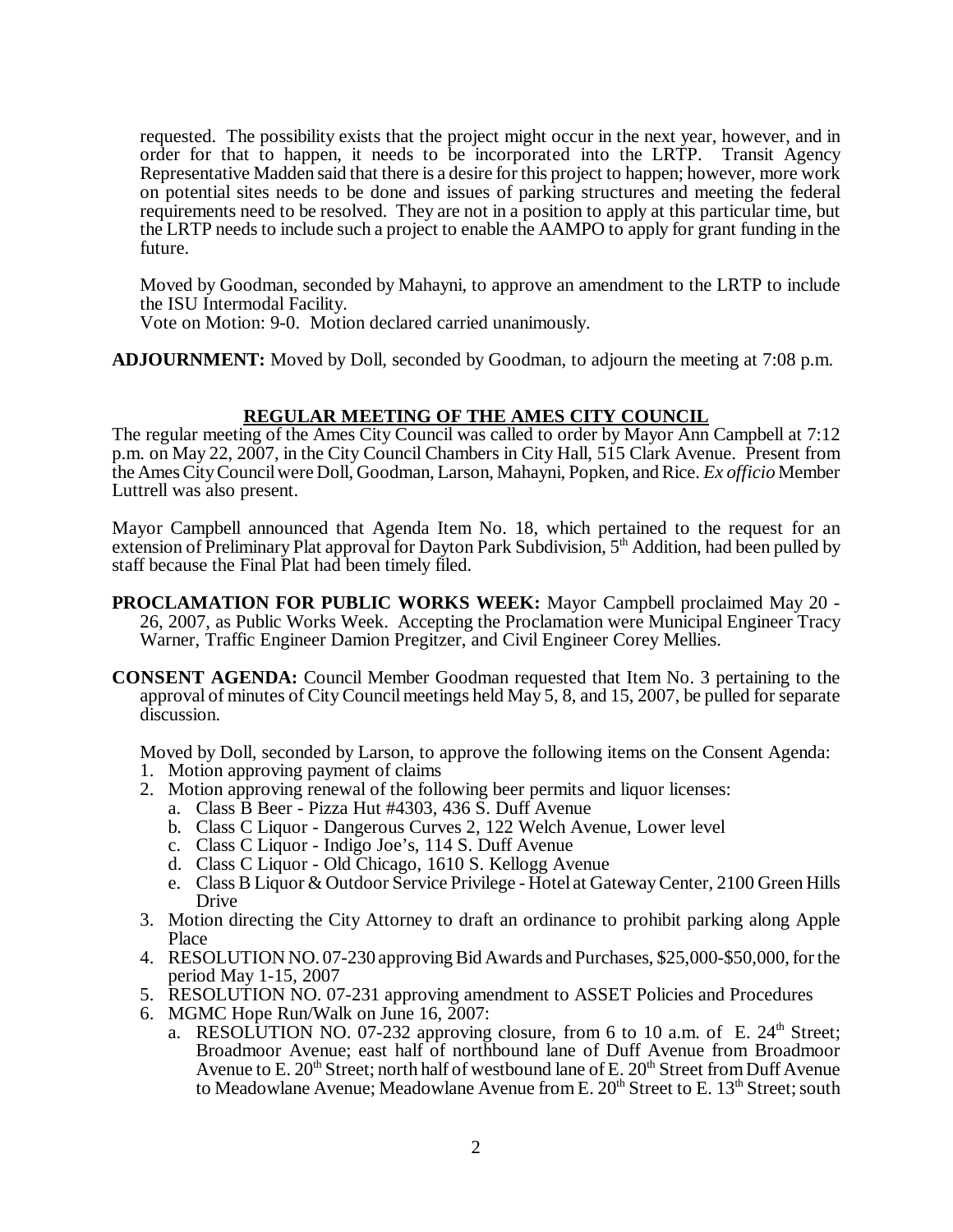parking lot at Inis Grove Park, and west parking lot at North River Valley Park

- b. RESOLUTION NO. 07-233 setting temporary no-parking restrictions from 6 to 10 a.m. on both sides of E. 24<sup>th</sup> Street, Broadmoor Avenue, Duff Avenue from Broadmoor Avenue to E.  $20<sup>th</sup>$  Street, E.  $20<sup>th</sup>$  Street from Duff Avenue to Meadowlane Avenue, and on east side of Meadowlane Avenue
- c. RESOLUTION NO. 07-234 approving request for waiver of Road Race fee
- 7. RESOLUTION NO. 07-235 approving Engineering Services Agreement for South Dayton Avenue Improvements Project
- 8. RESOLUTION NO. 07-236 approving digger derrick and aerial platform truck leases for Power Line Relocation Program on South 16<sup>th</sup> Street from Global Rental Company of Birmingham, Alabama
- 9. RESOLUTION NO. 07-237 approving contract to QualityOne Commercial Cleaning for cleaning services performed at City Hall
- 10. RESOLUTION NO. 07-238 approving contract to Resco of Ankeny, Iowa, for Electric Distribution Transformers
- 11. RESOLUTION NO. 07-239 approving Change Order for 161-kV Interconnection Project Engineering Services Agreement
- 12. RESOLUTION NO. 07-240 approving contract and bond for River Valley Park Softball Fencing Project
- 13. RESOLUTION NO. 07-241 accepting completion of supplemental construction contract for CyRide Bus Storage Addition

Roll Call Vote: 6-0. Resolutions declared adopted unanimously, signed by the Mayor, and hereby made a portion of these minutes.

**MINUTES OF SPECIAL MEETINGS OF MAY 5 AND MAY 15, 2007, AND REGULAR MEETING OF MAY 8, 2007:** Council Member Goodman said that he had a question about the Council's goal-setting session minutes of May 5, 2007, and had not had an opportunity to discuss it with staff. He would like to postpone approval of those minutes until the Council's next regular meeting.

Moved by Goodman, seconded by Popken, to approve the minutes of the regular meeting of May 8, 2007, and the special meeting of May 15,  $2007$ .

Vote on Motion: 6-0. Motion declared carried unanimously.

Moved by Goodman, seconded by Mahayni, to postpone approval of the minutes of the special meeting of May 5, 2007, until the next regular meeting of the City Council. Vote on Motion: 6-0. Motion declared carried unanimously.

- **PUBLIC FORUM:** Reverend Brian Eslinger, 721 Arizona Avenue, Ames, introduced himself as the Minister of the Unitarian Universalist Fellowship. Mr. Eslinger also noted the attendance of Reverend Randy Gehring from Bethesda Lutheran Church and Reverend Linda Butler from Collegiate United Methodist Church. Mr. Eslinger advised that the three were present as representatives of AMOS (A Mid-Iowa Organizing Strategy), which he defined as a broad-based community organization of religious and other organizations/institutions in the Ames and Des Moines Areas. AMOS addresses concerns of the community that affect the common good of all the people. According to Mr. Eslinger, concern about the environment was one of the major issues raised at the small group meetings held in 2006. As a result of those "house meetings," an Environmental Research Team was formed to explore possible solutions to address environmental concerns. Reverend Eslinger urged Mayor Campbell to sign the U. S. Mayors' Climate Protection Agreement. He also encouraged the City Council to participate in the "Cool Cities" initiative and volunteered the AMOS organization to host a public forum on that topic.
- **OUTDOOR AQUATIC CENTER:** Mayor Campbell noted that public input had been received at the City Council meeting of May 8; however, additional public input would be accepted at this meeting.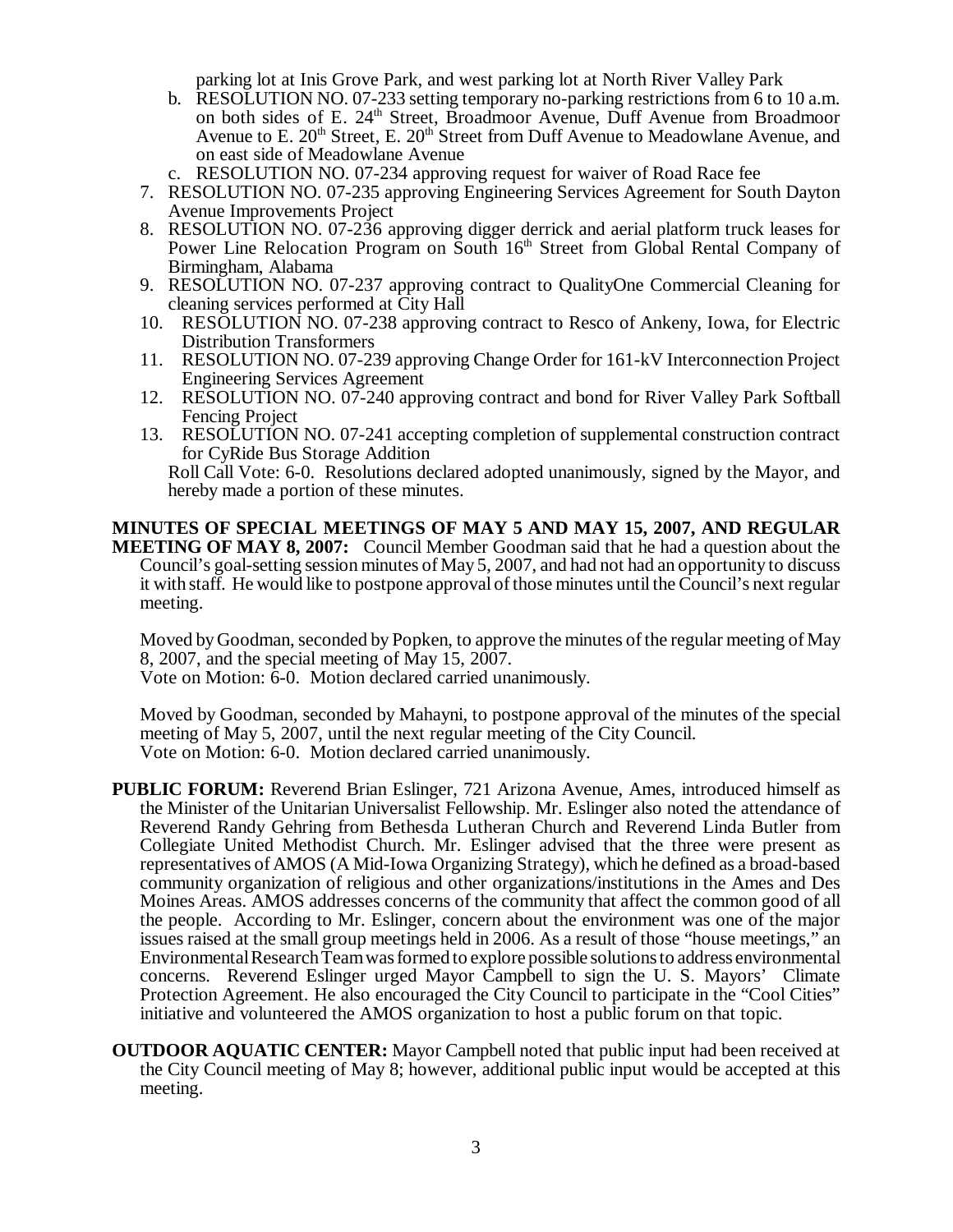Moved by Goodman, seconded by Popken, to adopt RESOLUTION NO. 07-242 approving recommendations from the Parks & Recreation Commission, to wit:

- 1. Establish July 24, 2007, for a special bond referendum election to determine the public's support for the sale of General Obligation Bonds to pay for an outdoor aquatics center along with the overall site improvements, including environmental sustainability practices
- 2. Approve the site for the facility along  $13<sup>th</sup>$  Street, east of Squaw Creek
- 3. Incorporate elements of Option A (20,000 square-foot facility) into the project, which includes a lazy river, zero-depth recreational area, and an 8-lane, 25-yard lap pool area and also including a bid alternate to determine the cost of expanding the 8-lane lap pool to 25 meters
- 4. Ensure that the overall site will be graded to allow the lap pool to be expanded to 50 meters in the future
- 5. Include in the base bid the wetlands, riparian zone, and grasses to ensure that the entire site utilizes sustainable environmental practices and including, as deemed appropriate, bid alternatives incorporated into the bid document to address other identified environmentally sound practices (grass block parking lot, bio-swales, rain gardens, etc.)
- 6. Negotiate a long-term lease agreement with Iowa State University for property located on 13<sup>th</sup> Street for this development, with the School District's sport fields incorporated into the Site Master Plan
- 7. Demolish Carr Pool and transition the site into open green space upon opening of the new facility

Steve Martens, 3218 Ross Road, Ames, advised that he is in favor of constructing the aquatic center at  $13<sup>th</sup>$  Street. He and his family have been going to the Nevada pool since it opened, and it would be nice to have such a facility in Ames. Mr. Martens indicated that the  $13<sup>th</sup>$  Street site would be somewhat protected from the wind. He sees that site as a beautiful place with a nice view. It is bike-friendly and in the center of the community.

Alisa Frandsen, 919 Gaskill Drive, Ames, referenced a letter sent last Friday to the Mayor and City Council from 13 families in Ames indicating their support for the aquatic center proposed by the Parks & Recreation Commission; an additional five families have now extended their support. The families come from different neighborhoods in Ames; they cover all four wards and children from those families attend every elementary school in the District. Ms. Franzen pointed out the proposals provided by RDG have been extensive and thorough. She advised that she and her family live just east of the Towers Residence Halls and thought they would be in favor of the Mortensen site; however, after attending a public forum, they realized that the  $13<sup>th</sup>$  Street site will provide for broader community access via bike trails. She said that their opinion of the location was also influenced by the collaboration between the City and the Ames Community School District in planning for additional athletic fields. Per Ms. Frandsen, also notable was the unanimous support for the  $13<sup>th</sup>$  Street location by the Ames School Board, which she thinks "speaks volumes" towards a collaborative effort between the City and School District in the future. Ms. Frandsen asked the Council to allow democracy to run its course by allowing the Ames Community to offer its support, or otherwise, in a vote on July 24. Her personal belief is that the aquatic center is a much-needed amenity in the City to offer recreation for all ages, attract new families to the community, and allow Ames to develop a stronger sense of community. Ms.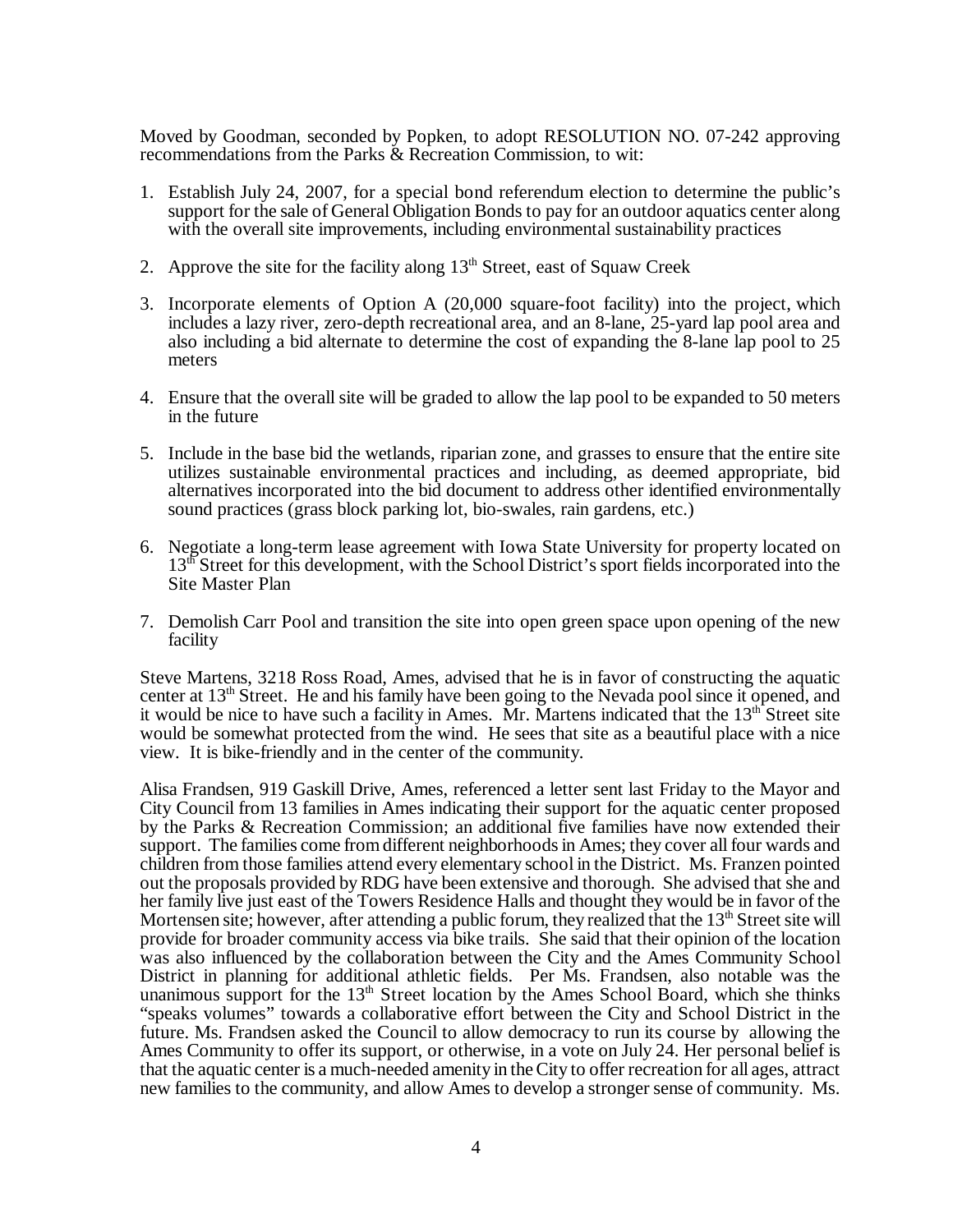Frandsen urged the City Council to approve the recommendation of the Parks & Recreation Commission and the election date of July 24.

Philip VandeVoorde, spoke, stating that he had been a resident of 1122 Scott Avenue, Ames, for 40 years. Accompanying Mr. VandeVoorde was his grandson, David Livingston, also an Ames resident. Mr. VandeVoorde spoke in support of the Parks & Recreation Commission recommendations because he wants the young people in Ames to have an aquatic center that meets their needs. He supports the  $13<sup>th</sup>$  Street site because it is most centrally located and would be part of a bicycle path system. Mr. VandeVoorde wants the City to be proud of the amenities it offers. He said he had looked at the estimated cost per \$100,000 valuation and would be happy to pay the additional tax to benefit the young people of the community.

Scott Bauer, Chair of the Ames Chamber of Commerce (ACC) Board of Directors, 2415 Yorkshire Circle, Ames, applauded the consensus-building process followed by Director Nancy Carroll, City staff, and the Parks & Recreation Commission to engage and educate the community. He reported that 100% of the Ames Chamber of Commerce Board members and the majority of the ACC members responding to a survey are in support of the construction of an aquatic center. In addition, 100% of the Board members and 75% of the survey respondents support the recommendations of the Parks & Recreation Commission. He shared some comments given by Chamber members. In summary, they preferred the 13th Street site because it is centrally located, would improve the ground environmentally, and would continue usable greenspace. Mr. Bauer said that the ground next to the Middle School is too valuable to be developed as an aquatic center that would be used for only three months out of the year; the  $13<sup>th</sup>$ Street property would never be more than a park-like setting. He also indicated that the Ames School District Board and Administration do not want the facility next to the Middle School, and their judgment should be respected. Mr. Bauer asked the City Council to support the Parks & Recreation proposal so that the next steps may be taken to bring an aquatic center to the community.

Erica Fuchs, 4014 Marigold Drive, Ames, encouraged the Mayor and City Council to choose the Middle School site for the proposed outdoor aquatic center, instead of accepting the Parks & Recreation Commission recommendation. She cited six reasons:

1. A door-to-door poll that she conducted found 79% of those surveyed preferred the Middle School Site. The 286 adult respondents were from three different Ames neighborhoods: one near the Middle School, of which 94% were in favor of the Middle School site; one near the 13<sup>th</sup> Street site, with 58% favoring the Middle School site; and one by Carr Pool, where 28% wanted the Middle School site.

Ms. Fuchs presented a petition signed by 249 adults asking the City Council to select the Middle School site.

- 2. The Parks & Recreation Commission appears to have overlooked that its recommendation of the  $13<sup>th</sup>$  Street site was based, in part, on the results of a well-intended, but undemocratic straw poll process at public hearings that had potential sources of bias, e.g., people could vote more than once by attending multiple meetings, three of which were held nearer the  $13<sup>th</sup>$ Street site.
- 3. Two benefits that may have been overlooked by the Ames School District representatives in stating that it saw no direct benefit of a Middle School outdoor aquatic center were a direct monetary benefit and an educational benefit to the Middle School and other children.

Ms. Fuchs referenced a yet-unknown amount of money that would be paid to the School District for use of existing infrastructure if the aquatic center were built at the Middle School site. Likewise, if no funds were paid to the School District, then the aquatic center would cost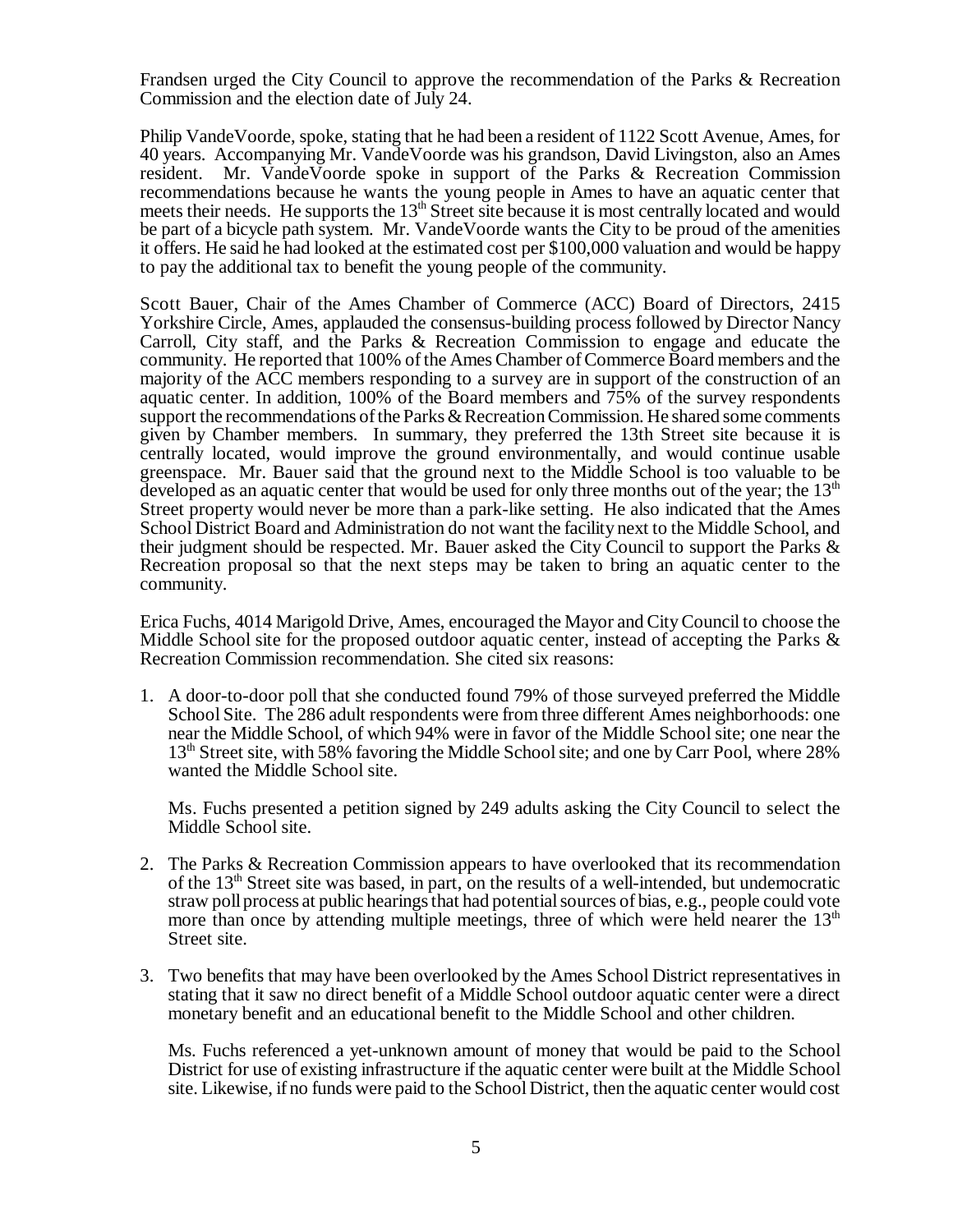much less than an identical facility on  $13<sup>th</sup>$  Street. She believes that having additional overflow parking for the High School football games is of lower priority than having more funds to maintain and improve aging school buildings. Ms. Fuchs also pointed out that there was one School Board member who did not vote in favor of the 13<sup>th</sup> Street site.

4. Building an outdoor aquatic center in Southwest Ames would be in keeping with the City's goal of minimizing infrastructure costs by encouraging growth in the Southwest. It would also support neighborhood development and give many more Ames residents a neighborhood pool that can be easily reached by walking or biking.

Ms. Fuchs said that Northeast Ames residents already have the Municipal Pool at the High School and a Brookside Park summer wading area.

- 5. Building the pool at the Middle School site would be a more efficient use of resources, which promotes sustainability. There would be no need for major site improvements to deal with drainage and no need to install a new traffic light or widen a street, which would be necessary at the  $13<sup>th</sup>$  Street site.
- 6. The  $13<sup>th</sup>$  Street site is a poor choice for an outdoor aquatic center because flood-prone shady areas spawn mosquitoes, and it is in the floodway.

Ms. Fuchs advised that she had been told by City Sanitarian Kevin Anderson that insecticide fogging occurs weekly from June 1 through Labor Day in eight City parks, including Brookside Park. She said that the chemicals used are highly toxic to fish, birds, bees, and wildlife. Ms. Fuchs stated that her research (at www.aerias.org) indicates Chlorpyrifos poses a risk to children because of its potential effects on the nervous system and possibly brain development. She feels that the Middle School site, which is on higher ground in an open area is much less likely to harbor mosquitoes and inspire insecticide use.

Ms. Fuchs urged the Council to approve the Middle School as the site for a new aquatic center and also to preserve Carr's Pool.

Mike Hamilton, 2941 Eisenhower Avenue, Ames, voiced his support for the construction of the aquatic center. He began advocating for such a project when his children were six and eight, and they are now 18 and 20 years old; he does not want another generation to pass by before the project is finished. In anticipation of the Council approving the project, the bond issue passing on July 24, and the pool being built, Mr. Hamilton proposed a pool party be held. Anticipating such a pool party, he distributed swimming attire that he purchased from the Salvation Army to those seated around the dais. For the record, Mr. Hamilton presented a receipt evidencing that none of the attire cost more than \$2.99/each.

Neala Benson, 614 Hodge Avenue, Ames, spoke in favor of the aquatic center recommended by the Parks & Recreation Commission. As a long-time resident of Ames, she has seen the public pools deteriorate with "band-aid" repairs holding them together. Besides benefitting children and families of Ames, she pointed out that the aquatic center will also serve as a recruitment tool for businesses and the University as prospective employees are interviewed; it is a great way to show that Ames values families and healthy activities. Alluding to the concerns over declining enrollment in the School District, Ms. Benson believes that the proposed aquatic center is one more reason why families would want to live in Ames. Ms. Benson also indicated support for the 13<sup>th</sup> Street site as it is centrally located and easily accessible by foot or bicycle. Ms. Benson urged the City Council to accept the recommendations of the Parks & Recreation Commission.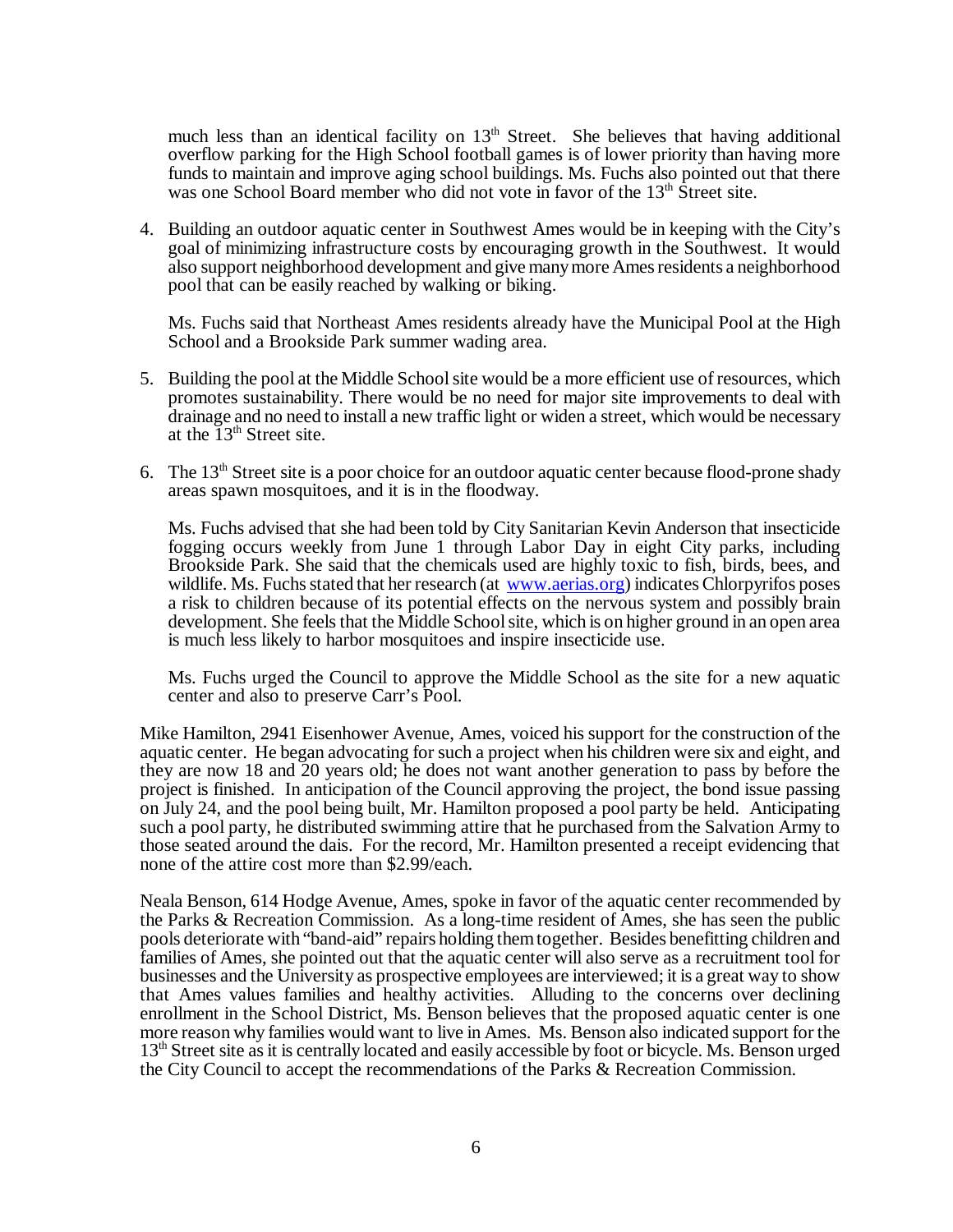Don Erickson, 3626 Story Street, Ames, advised that he was representing the Ames Foundation Board, a 24-member organization comprised of community residents. At its meeting held last Wednesday, 100% of that Board supported the aquatic center being constructed at the  $13<sup>th</sup>$  Street location. Mr. Erickson said the mission of the Ames Foundation is to make Ames a better place to live and grow; this project helps accomplish that goal.

Mike Roof, Chairman of the Ames Economic Development Commission, said that the Commission Board of Directors unanimously supported the construction of an aquatics center and its three major components, which make it a driving and positive project, i.e., the 13<sup>th</sup> Street location, Option A plan, and the July 24, 2007, Special Election date for the bond issue. The Commission Board sees the project as a vital amenity for the community, but also for recruitment of new families and businesses to the City.

Holly Fuchs, 806 Brookridge Avenue, Ames, asked the City Council to delay further action on this issue and refer the project back to the Parks & Recreation Commission for further review from a broader perspective. She believes that there are questions remaining to be answered. Specifically, she asked:

- 1. For more data to document the need for an outdoor aquatic center other than that obtained by the "pool parties"
- 2. If there was a better way to reach consensus; there was not enough time to discuss alternatives at the "pool parties"
- 3. Why build a pool at the  $13<sup>th</sup>$  Street site rather than the Middle School site when to do so will mean the loss of undeveloped green space, cost more, make it subject to damage by flooding, put the swimmers at more risk from mosquitos, and concentrate all Ames swimming facilities near the High School
- 4. Is building a pool at the  $13<sup>th</sup>$  Street site fair to all residents of Ames in terms of cost, sustainability, and access
- 5. Can the  $13<sup>th</sup>$  Street site be leased, without building a pool there, to the Ames School District for athletic fields
- 6. Does the Ames School District need or only want to have parking lots at the  $13<sup>th</sup>$  Street site? What is the cost of the parking lot proposed for the  $13<sup>th</sup>$  Street site and where is it included in the costs
- 7. Why wasn't the Middle School site given the same attention as the  $13<sup>th</sup>$  Street site
- 8. Why is it being said that the School Board's decision was unanimous for the  $13<sup>th</sup>$  Street site when it was 5-1
- 9. Why is it being said that there are no benefits of the Middle School site for the Ames School District when they are going to get at least \$500,000
- 10. Is it hoped that homes will be built east of I-35 or a new elementary school will be built on that site
- 11. What are the long-range plans for bond issues in Ames 12. Is a July vote necessary if the aquatic center were built
- 12. Is a July vote necessary if the aquatic center were built at the Middle School
- 13. Where will the money come from to demolish Carr Pool

Ms. Fuchs pointed out that the City went to "a lot of trouble" to encourage students to register to vote in Ames; to have an election when more than half of the students are out of town, which is one-third of Ames registered voters, feels like disenfranchisement to her.

Chuck Winkleblack,  $105 \text{ S}$ .  $16^{\text{th}}$  Street, Ames, voiced his support for the aquatic center to be constructed at the  $13<sup>th</sup>$  Street site. He believes that this project has been entrusted to dedicated people who have done a thorough job of researching what is best, and he hopes the community will come together and build such an amenity. It is not realistic to think that there will be a time when all people agree or that every last question is answered. Mr. Winkleblack advised that his business takes him to different communities, and Ames is definitely lacking in recreational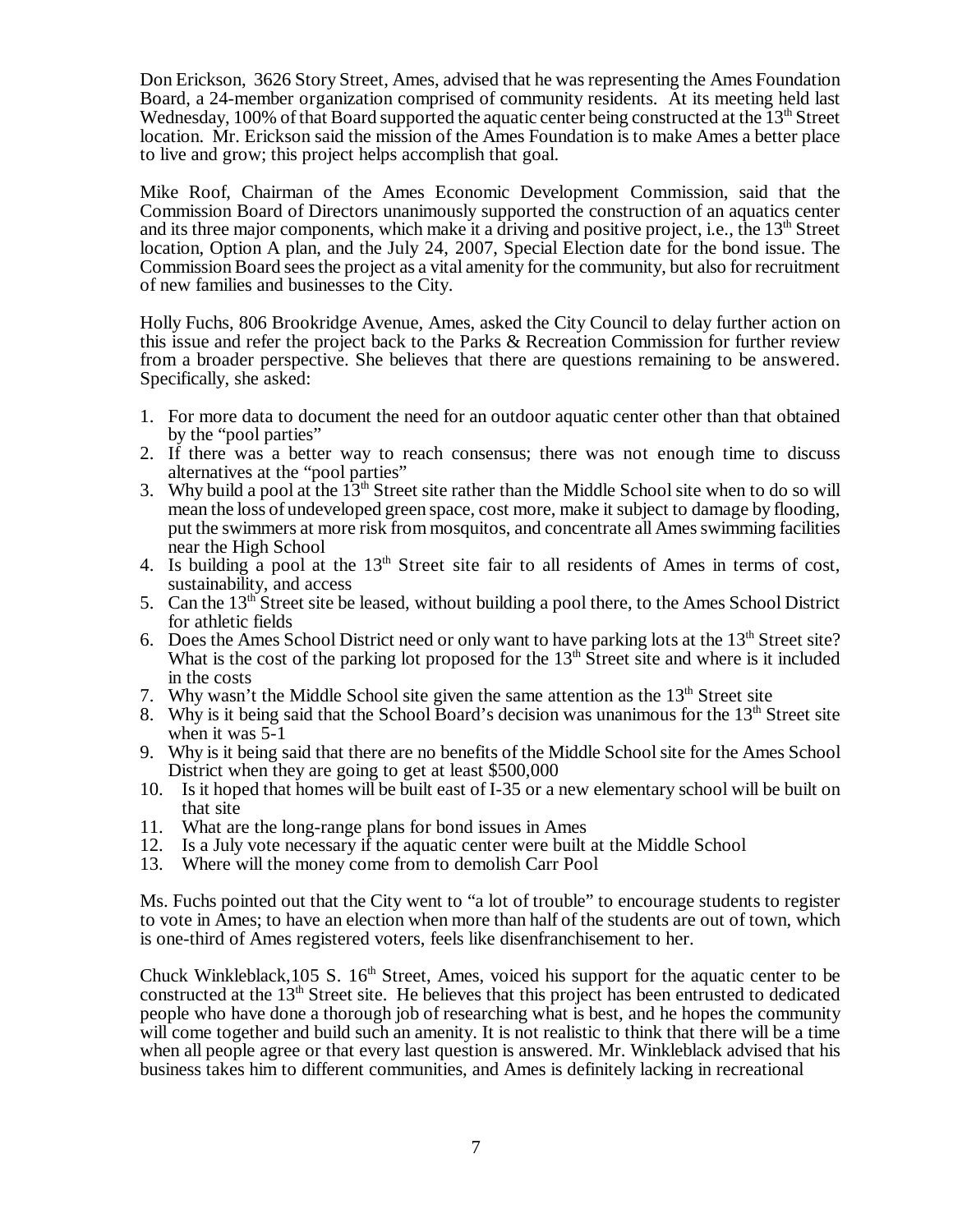opportunities. He urged the City Council to set a date for a special election to let the community residents decide whether the project is appropriate or not.

Angie Strotman, 4820 Hemingway, Ames, said that she has been a competitive swimmer since she was ten years old. She swam competitively at Iowa State. Swimming has had a huge influence on her life and she hopes it will on her children's lives as well. She would like to see Ames have a facility of the same caliber as Nevada or Boone. Ms. Strotman advised that her husband is a homebuilder, and they want to encourage families to move to Ames. She indicated that she is passionate about this proposal and urged the City Council to approve the Parks  $\&$ Recreation Commission proposal.

Cindy Stark, 2115 Hughes, Ames, representing the Ames Cyclone Aquatics Board of Directors, advised that it wholeheartedly supported this project. Ames is definitely lacking in such facilities and desperately needs an outdoor aquatic center. She applauded the Ames Parks & Recreation Commission for doing an outstanding job researching this issue.

Council Member Goodman pointed out that not one person stood up and said that Ames didn't need an aquatic center. He will support the recommendation of the  $P \& R$  Commission, although he doesn't support every element of it.

Council Member Doll stated that he lives near the Middle School site and would like to see the aquatic center built there; however, he doesn't believe that there is support for it at that location. Mr. Doll said he thinks the support is there for the  $13<sup>th</sup>$  Street site, and it is time for the Council to move towards getting it built. He asked *ex officio* Member Luttrell to contact as many students as possible to inform them that they may vote absentee if they are not going to be in Ames on July 24.

*Ex officio* Member Luttrell voiced the support of Iowa State University students for holding the Special Election on July 24, 2007.

Regarding environmental concerns, Council Member Popken read the letter from Jim Pease, representing the Outdoor ISU Teaching Laboratories, indicating support for the 13<sup>th</sup> Street site as long as it contains certain elements as part of the development. Those elements were also listed by Mr. Popken. He believes that those elements are addressed in the Parks & Recreation Commission recommendations.

Roll Call Vote: 6-0. Resolution declared adopted unanimously, signed by the Mayor, and hereby made a portion of these minutes.

Moved by Goodman, seconded by Rice , to adopt RESOLUTION NO. 07-243 setting the date of special election for July 24, 2007, and the following public measure text: "Shall the City of Ames in Story County, Iowa, issue its bonds in an amount not exceeding the amount of \$8,488,000 for the purpose of paying the cost, to that extent, of the acquisition, designing, constructing, and equipping an outdoor aquatic center and of developing a wetland protection and riparian buffer area, necessary and useful for the health and welfare of its citizens, on and adjacent to the area known as the 13<sup>th</sup> Street Site east of Squaw Creek.

Roll Call Vote: 6-0. Resolution declared adopted unanimously, signed by the Mayor, and hereby made a portion of these minutes.

Moved by Goodman, seconded by Mahayni, to adopt RESOLUTION NO. 07-244 approving an allocation of \$22,000 from the General Fund balance to pay costs of the Special Election.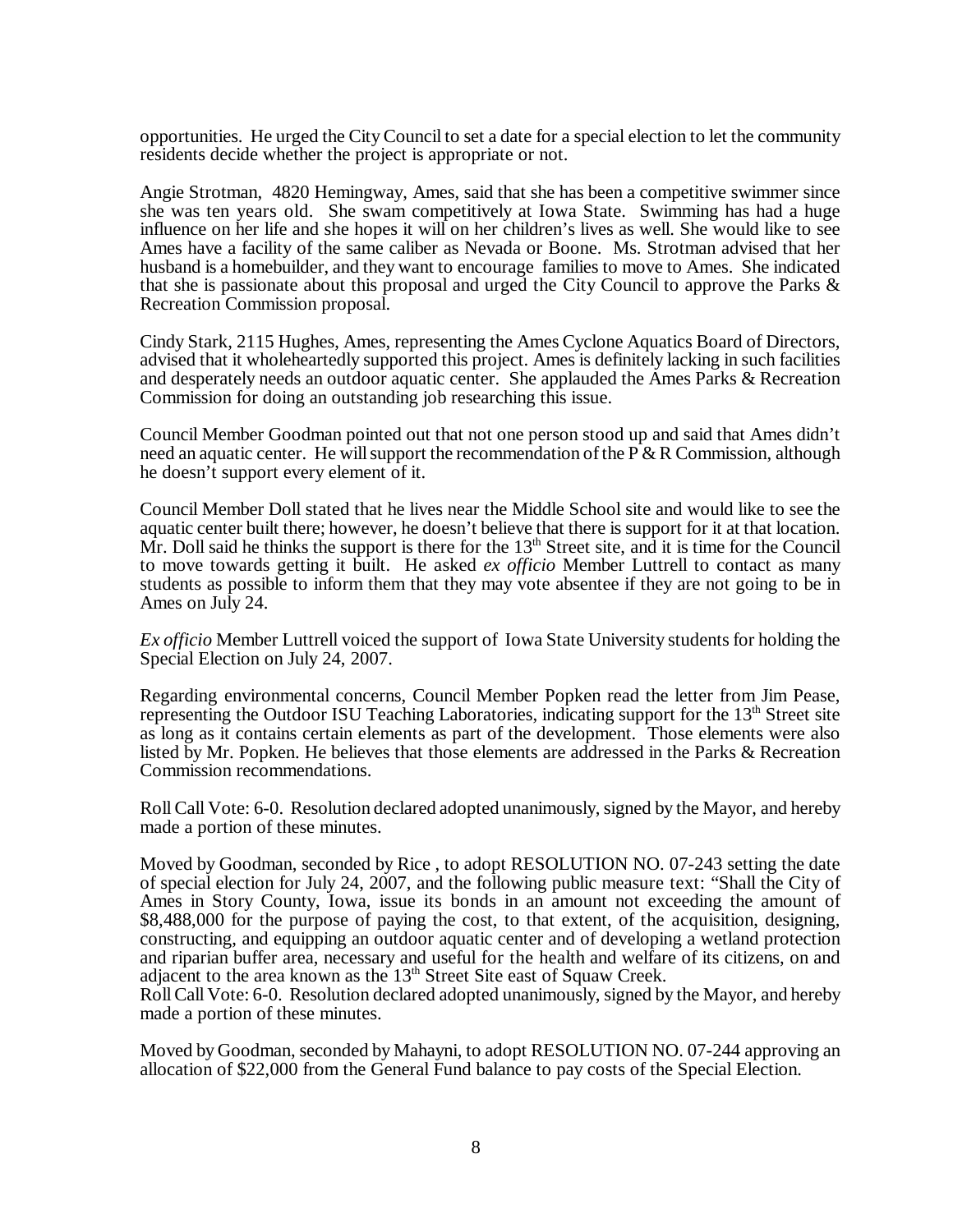Roll Call Vote: 6-0. Resolution declared adopted unanimously, signed by the Mayor, and hereby made a portion of these minutes.

Moved by Mahayni, seconded by Goodman, to adopt RESOLUTION NO. 07-245 approving an allocation in the amount of \$4,500 from 2006/07 Contingency for an educational brochure.

Council Member Larson emphasized that the brochure would be educational for the community on the issue and not urge voters to take a stand for or against the issue.

Roll Call Vote: 6-0. Resolution declared adopted unanimously, signed by the Mayor, and hereby made a portion of these minutes.

Moved by Mahayni, seconded by Doll, to adopt RESOLUTION NO. 07-246 approving an allocation in the amount of \$15,000 from the Park Development Fund for site survey and soil borings.

City Manager Schainker said that this request was unusual; it is not normally recommended to expend funds before the results of the bond issue are known. It is being requested to spend \$15,000 and potentially save over \$500,000 and have the pool in place a year earlier. He asked Nancy Carroll to explain staff's recommendation.

Parks & Recreation Department Director Nancy Carroll explained that, if approved, it would allow for the City to expend approximately \$6,500 for soil borings to be taken throughout the 30 acre site and another approximately \$6,500 to \$7,000 for a site survey to establish exactly where the facility will be built. To get those two things accomplished will take approximately six to eight weeks, and, if approved tonight, both would be done prior to the Special Election. If the bond issue passes, the plans and specifications for the earthwork would be drawn up in August, and an earthwork contract could be approved and begin in mid-September or early-October and be completed in the next six to eight weeks. That would allow approximately 90 days to allow the earthwork to settle and provide the most firm foundation for the center. Construction then could occur in 2008 with plans and specifications coming before the Council in January. This is a very aggressive schedule, and weather may delay these plans. If this were not done before the Special Election, it would move the completion of the aquatic center back a year. Ms. Carroll pointed out that there is some risk to approving this allocation because the bond referendum might fail.

Council Member Larson agreed that there is some risk to expending public funds before it is known if the project will move forward. He asked the City Manager if there were other times when the City had taken similar action on other projects. Mr. Schainker advised that there had not been other times when the City took a risk before a bond issue; however, the City had expended funds upfront on projects, such as getting an appraisal done or paying for surveying, without a guarantee that the project would move forward. He pointed out that the City had always followed through with those projects. Mr. Schainker further explained that when the City has purchased or sold land, monies have been spent for environmental studies before the projects actually come to fruition. He pointed out that the City would be spending \$15,000 to possibly save over \$500,000. Council Member Rice said that having the soil borings done would be valuable even if a pool is not built on that site.

Roll Call Vote: 6-0. Resolution declared adopted unanimously, signed by the Mayor, and hereby made a portion of these minutes.

**ENCROACHMENT PERMIT AND DOWNTOWN FACADE GRANT FOR 218 MAIN STREET:** Planner Jeff Benson explained that the business owner of Hoshaw Fine Violins and the building owner are requesting a \$2,140 Downtown Facade Grant for a new fabric awning and masonry work at 218 Main Street. The project is slated to cost \$4,280.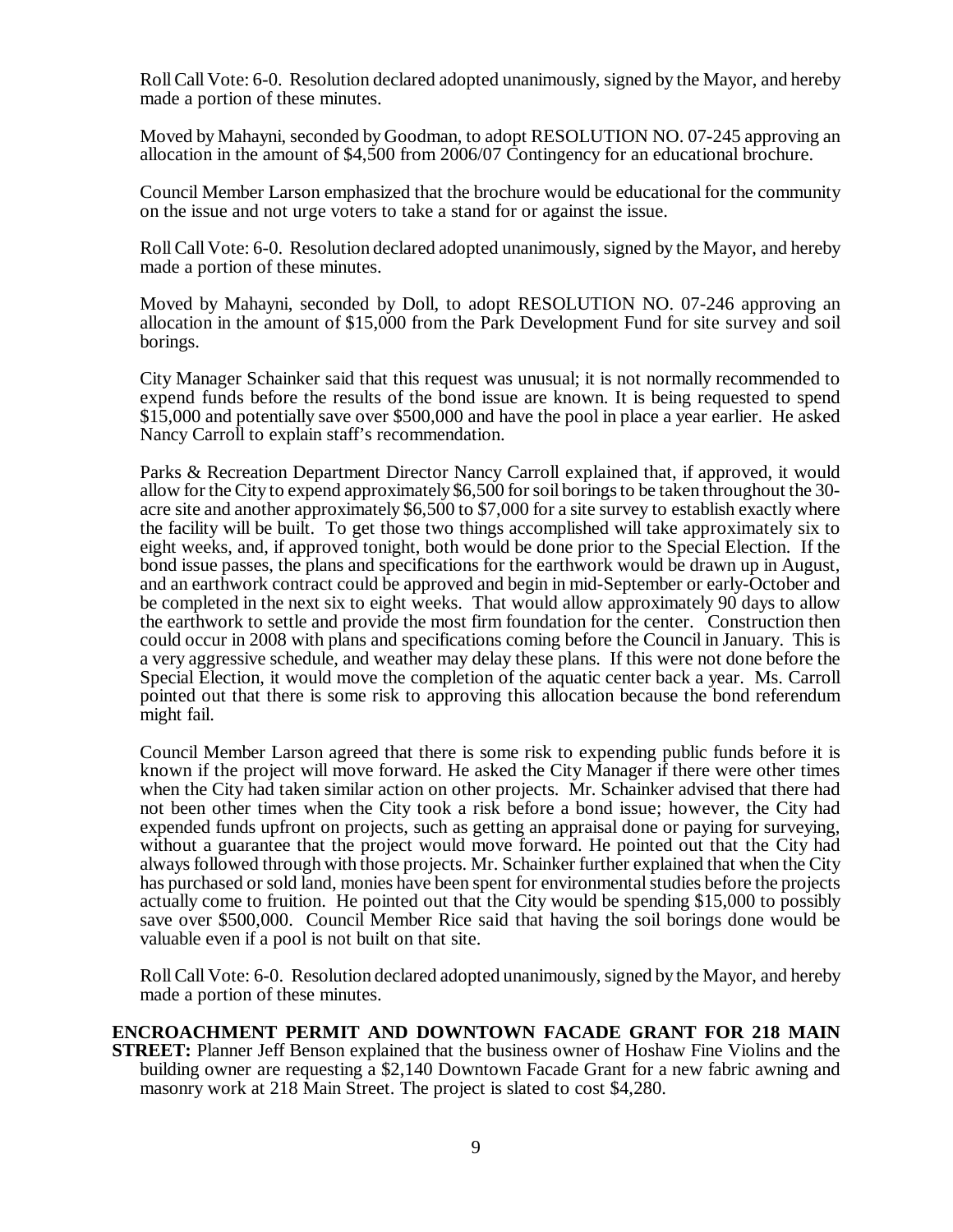Moved by Doll, seconded by Rice, to approve an Encroachment Permit for an awning. Vote on Motion: 6–0. Motion declared carried unanimously.

Moved by Mahayni, seconded by Goodman, to adopt RESOLUTION NO. 07-247 approving a Downtown Facade Grant in the amount of \$2,140.

Roll Call Vote: 6-0. Resolution declared adopted unanimously, signed by the Mayor, and hereby made a portion of these minutes.

**EXTENSION OF PRELIMINARY PLAT APPROVAL FOR DAYTON PARK SUBDIVISION, 5<sup>TH</sup> ADDITION:** This item is moot; the Final Plat had been filed within the oneyear deadline.

**REPORT ON "COMPLETE STREETS":** Municipal Engineer Tracy Warner reminded the City Council that they had referred to staff a request for the City to implement a "Complete Streets" policy. She gave the National Complete Streets Coalition definition as follows: "Complete Streets are designed and operated to enable safe access for all users. Pedestrians, bicyclists, motorists, and bus-riders of all ages and abilities are able to safely move along and across a complete street."

Civil Engineer Corey Mellies explained the main issues that should be addressed in order to create a good Complete Streets policy according to the National Complete Streets Coalition. Mr. Mellies and Traffic Engineer Damion Pregitzer showed examples of projects in Ames that were designed according to criteria specified in "Complete Streets" guidelines, i.e., Ontario Street from Hyland Avenue to Idaho Avenue and the State Avenue and Mortensen Road Shared-Use Path.

Mr. Mellies advised that there are only three entities in Iowa that have passed a "Complete Streets" policy: City of Cascade, Johnson County Council of Governments, and Iowa City. Ames City staff also studied which of the eight Metropolitan Planning Organizations use "Complete Streets" policies, and only one had officially adopted such a policy; that being, Johnson County Council of Governments. Nationally, the Cities of Boulder, Colorado, and Chicago, Illinois, have successfully implemented a "Complete Streets" policy. Mr. Mellies gave a brief description of each of those.

Council Member Goodman said that when there is a series of driveways entering the roadway, a shared-use path can be quite dangerous. He cited Hyland Avenue as an example of a great solution to that; it has the bike path integrated into the street. Mr. Goodman suggested that the City consider exploring the construction of additional lanes for bicyclists on some minor/major arterial streets. Ms. Warner indicated that the City will take that into consideration; however, oftentimes it is a matter of the availability of rights-of-way. Mr. Goodman also feels that crosswalks need to be better marked. He believes that a true commitment to bicycle transportation involves a similar program as that for street rehabilitation; the same appropriations need to be made for shared-use paths.

Holly Fuchs, 806 Brookridge, Ames, advised that her husband is concerned about the "bump outs" in the street because they force bicyclists riding on the street to move out into the traffic. She believes that the "bump outs" should not be more than six feet.

Council Member Popken also asked the City to look into Municipal Code language specifying that if a bicyclist is crossing a street, the bicyclist must get off the bicycle and walk it across the street. He believes that language should be omitted.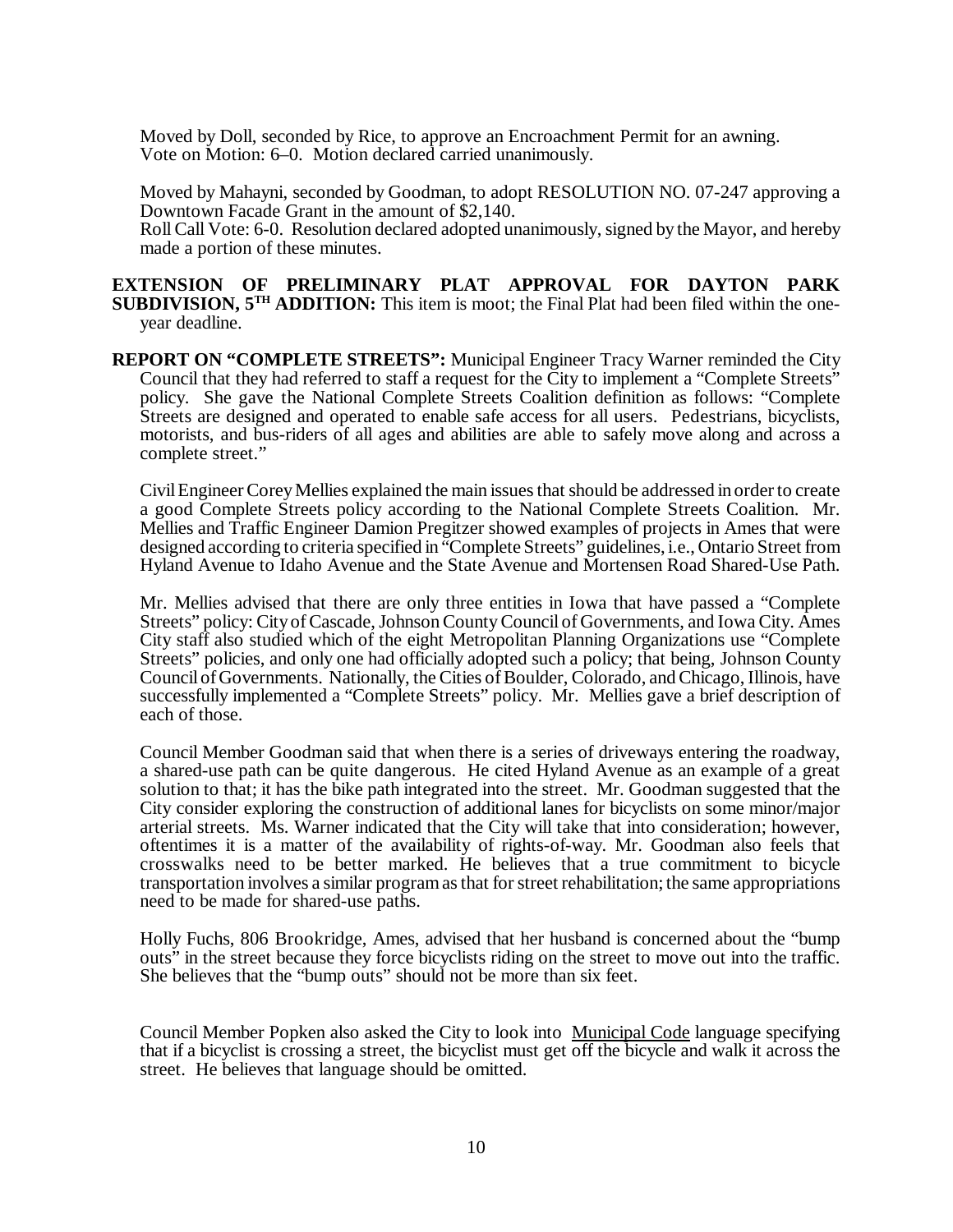Council Member Rice said he believes that Ames is a prime candidate for a "Complete Streets" policy.

Council Member Popken asked what the City Council should do with this report as he doesn't want it to be lost in the system. He said that he was looking for a mechanism to address some of the concerns about pedestrian and bicycle traffic in the City. City Manager Schainker pointed out that the City has a policy; it might not be as complete as the City Council would like, however, and if the Council wants to concentrate on certain areas, they should so direct staff. Council Member Rice said that he believes the City of Ames does a good job with shared-use paths and crosswalks.

**HEARING ON FINAL AMENDMENTS TO FISCAL YEAR 2006/07 BUDGET:** Finance Director Duane Pitcher explained the changes to the various fund balances since the earlier estimate in January. He also summarized the conditions of various Funds.

Mr. Pitcher specifically pointed out that the Electric Fund is expected to reduce the fund balance below the City's target balance in 2008/09. That is the result of increased expenses due to costly Power Plant repair costs and the delay (cost increase) in some Capital Improvement Plan projects. It is very likely that City staff will recommend a 3.5% electric rate increase for January 1, 2008. Initiating this rate increase six months early is expected to generate an additional \$500,000 in metered sales revenue. Mr. Pitcher said that implementing the rate increase in January will lessen the impact on customers since winter rates will be in place and electric usage is lower for most of the customers. He said that implementing an electric rate increase on January 1, 2008, will require Council action by the November 13, 2007, City Council meeting to allow time for notice to customers in all billing cycles.

Mayor Campbell opened the public hearing. No one asked to speak, and the hearing was closed.

Moved by Popken, seconded by Goodman, to adopt RESOLUTION 07-249 amending the current budget for Fiscal Year ending June 30, 2007.

Roll Call Vote: 6-0. Resolution declared adopted unanimously, signed by the Mayor, and hereby made a portion of these minutes.

**HEARING ON 2007/08 SLURRY SEAL PROGRAM:** The hearing was opened by the Mayor and closed after no one wished to speak.

Moved by Rice, seconded by Goodman, to adopt RESOLUTION NO. 07-250 approving final plans and specifications and awarding a contract to Fort Dodge Asphalt Company of Fort Dodge, Iowa, in the amount of \$94,000.

Roll Call Vote: 6-0. Resolution declared adopted unanimously, signed by the Mayor, and hereby made a portion of these minutes.

**HEARING ON 2007/08 WATER SYSTEMS IMPROVEMENT PROGRAM (WATER SERVICE TRANSFER):** The Mayor opened the public hearing. The hearing was closed after no one asked to speak.

Moved by Mahayni, seconded by Doll, to adopt RESOLUTION NO. 07-251 approving final plans and specifications and awarding a contract to Ames Trenching & Excavating, Inc., of Ames, Iowa, in the amount of \$99,421.00.

Roll Call Vote: 6-0. Resolution declared adopted unanimously, signed by the Mayor, and hereby made a portion of these minutes.

**HEARING ON TEXT AMENDMENT TO ZONING ORDINANCE TO ALLOW FUNERAL FACILITIES IN HIGHWAY-ORIENTED COMMERCIAL (HOC) ZONE:** Mayor Campbell opened the public hearing. No one asked to speak, and the hearing was closed.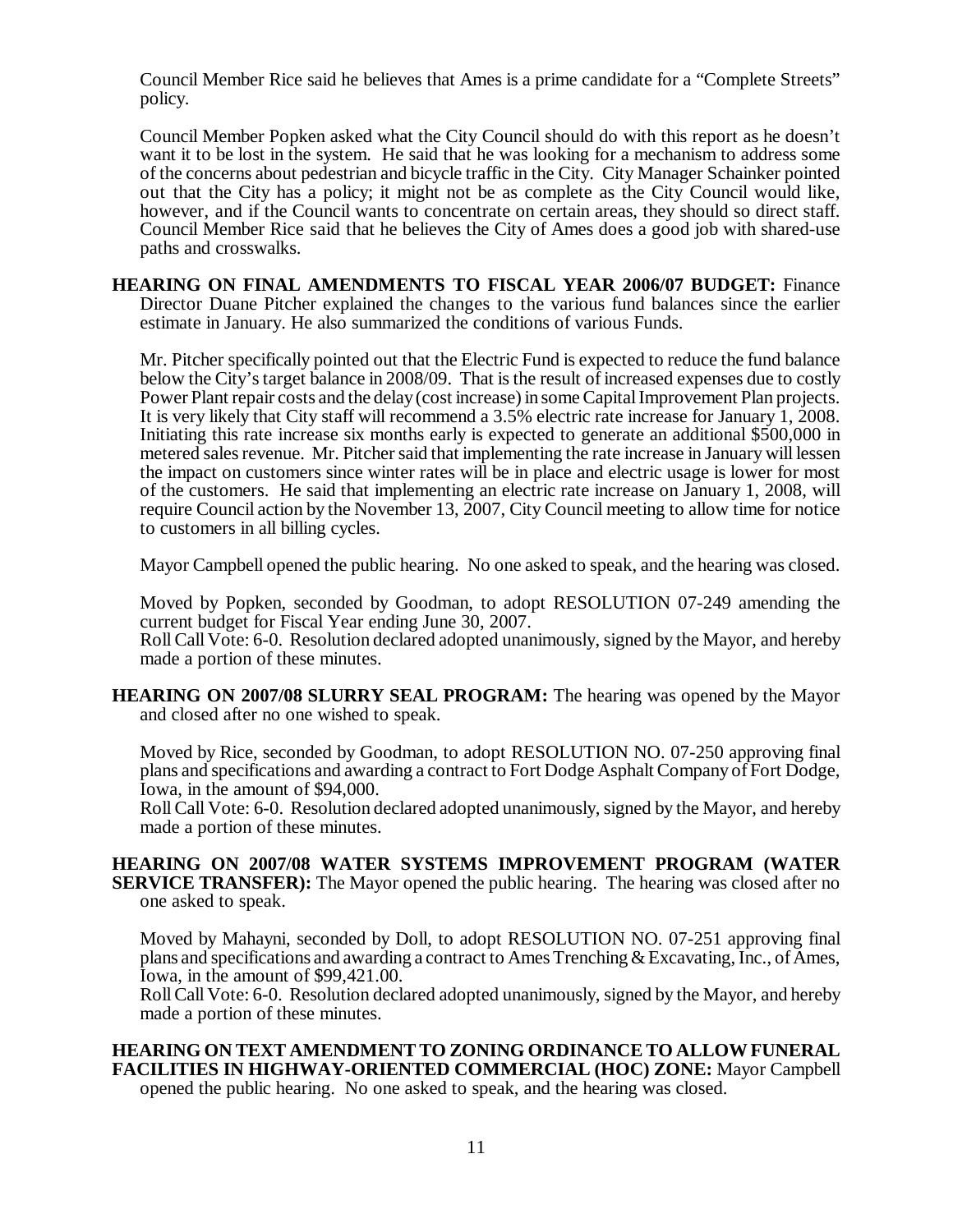Moved by Mahayni, seconded by Doll, to pass on first reading a zoning text amendment to allow funeral facilities in the Highway-Oriented Commercial (HOC) Zone. Roll Call Vote: 6-0. Motion declared carried unanimously.

Moved by Mahayni, seconded by Doll, to suspend the rules necessary for the adoption of an ordinance.

Roll Call Vote: 4-2. Voting aye: Doll, Larson, Mahayni, Rice. Voting nay: Goodman, Popken. Motion failed.

# **ORDINANCE ESTABLISHING SITE PLAN STORMWATER POLLUTION PREVENTION PLAN REVIEW FEE AND STORMWATER LOT DEVELOPMENT PERMIT FEE:** Moved

by Goodman, seconded by Mahayni, to pass on first reading an ordinance establishing a Site Plan Stormwater Pollution Prevention Plan Review Fee and a Stormwater Lot Development Permit Fee.

Roll Call Vote: 6-0. Motion declared carried unanimously.

**ORDINANCE INCREASING STORM SEWER UTILITY FEE:** Moved by Goodman, seconded by Mahayni, to pass on second passage an ordinance increasing the Storm Sewer Utility Fee with an effective date of July 1, 2007.

Roll Call Vote: 6-0. Motion declared carried unanimously.

**ORDINANCE ESTABLISHING 3:00 TO 6:00 AM PARKING REGULATION FOR METERED STALLS IN DOWNTOWN BUSINESS DISTRICT:** Moved by Larson, seconded by Popken, to pass on second reading an ordinance establishing a 3:00 to 6:00 a.m. parking regulation for metered stalls in the Downtown Business District. Roll Call Vote: 6-0. Motion declared carried unanimously.

**ORDINANCE MAKING REVISIONS TO HIGH-STRENGTH SURCHARGE PROGRAM:** Moved by Mahayni, seconded by Doll, to pass on second reading an ordinance making revisions to High-Strength Surcharge Program. Roll Call Vote: 6-0. Motion declared carried unanimously.

**ORDINANCE REZONING PROPERTY AT 799 SOUTH BELL AVENUE:** Moved by Larson, seconded by Goodman, to pass on third reading and adopt ORDINANCE NO. 3915 rezoning property at 799 South Bell Avenue from Residential Low Density Park (RLP) to General Industrial (GI).

Roll Call Vote: 6-0. Ordinance declared adopted unanimously, signed by the Mayor, and hereby made a portion of these minutes.

**ORDINANCE AMENDING INSURANCE REQUIREMENTS AND CITY MANAGER'S DISCRETIONARY POWERS WITH RESPECT TO TEMPORARY OBSTRUCTION PERMITS:** Moved by Goodman, seconded by Rice, to pass on third reading and adopt ORDINANCE NO. 3916 amending insurance requirements and City Manager's discretionary powers with respect to Temporary Obstruction Permits.

Roll Call Vote: 6-0. Ordinance declared adopted unanimously, signed by the Mayor, and hereby made a portion of these minutes.

**COMMENTS:** Moved by Goodman, seconded by Rice, to refer to staff letters from Monte Parrish from September 22, 2006, and April 19, 2007, regarding a Transportation Enhancement Grant for the Southeast Entryway.

Vote on Motion: 6-0. Motion declared carried unanimously.